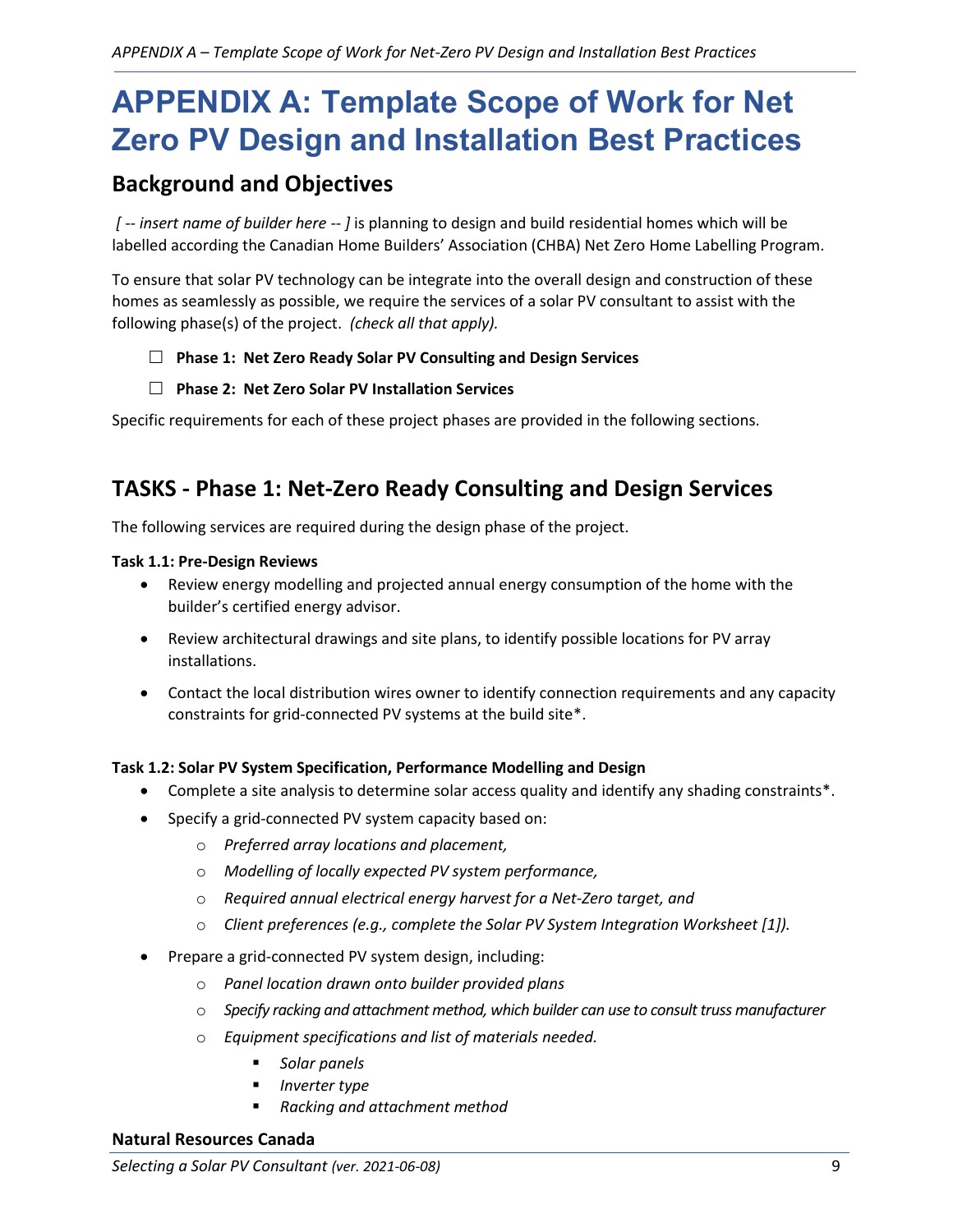- *Conduit*
- *Grid shut off*
- *Energy monitoring system*
- o *Preparation of an electrical single line drawing of the system*
- o *Area required to accommodate PV system requirements in utility room, and*
- o *Projected annual solar energy harvests by the proposed system.*
- Provide solar PV system installed cost estimates for budgeting purposes, including PV system monitoring required for CHBA Net Zero Home labelling.

### **Task 1.3: Solar PV System Integration Considerations**

- Provide advice to the builder and their construction teams on:
	- o *Any modifications and / or restrictions to roof surface areas to be used for solar panel installations (e.g., Keeping specific roof areas free of vents, plumbing stacks, etc.)*
	- o *Any solar related structural or roof membrane impacts,*
	- o *Any utility export constraints and possible mitigation strategies (e.g., on-site energy storage options), and*
	- o *Any electrical service component and service area requirements needed to accommodate the planned solar PV system installation in the future.*

### **Task 1.4: Solar Ready Rough-in**

- Collaborate with the builder to plan the electrical rough-in required for the planned solar PV system. For compliance with the PV Ready Checklists [2] in the CHBA Net Zero Home Labelling Program, this may include:
	- o *Installation and termination of PV and utility connection conduits* 
		- *Conduit from attic or roof space to the electrical room location, sealed and capped (roof terminations also require flashing)*
		- *Conduit from electrical room to the PV disconnect location, sealed and capped*
		- *Conduit from PV disconnect location to the house electrical service, sealed and capped*
		- *To eliminate the need for future building envelop penetrations, conduits should be installed entirely within the building envelope (except for sections terminating above the roof if applicable)*
	- o *Electrical Panel Readiness* 
		- *Electrical panel sized to accommodate a PV supply breaker of sufficient ampere rating*
		- *Available double-pole slot at bottom panel for PV breaker*
	- o *Wired Network Communications Availability* 
		- *Network jack provided at designated PV wall space in electrical room location*

\_\_\_\_\_\_\_\_\_\_\_\_\_\_\_\_

<sup>\*</sup> Recommended best practices; Not specifically required by CHBA NZ Program.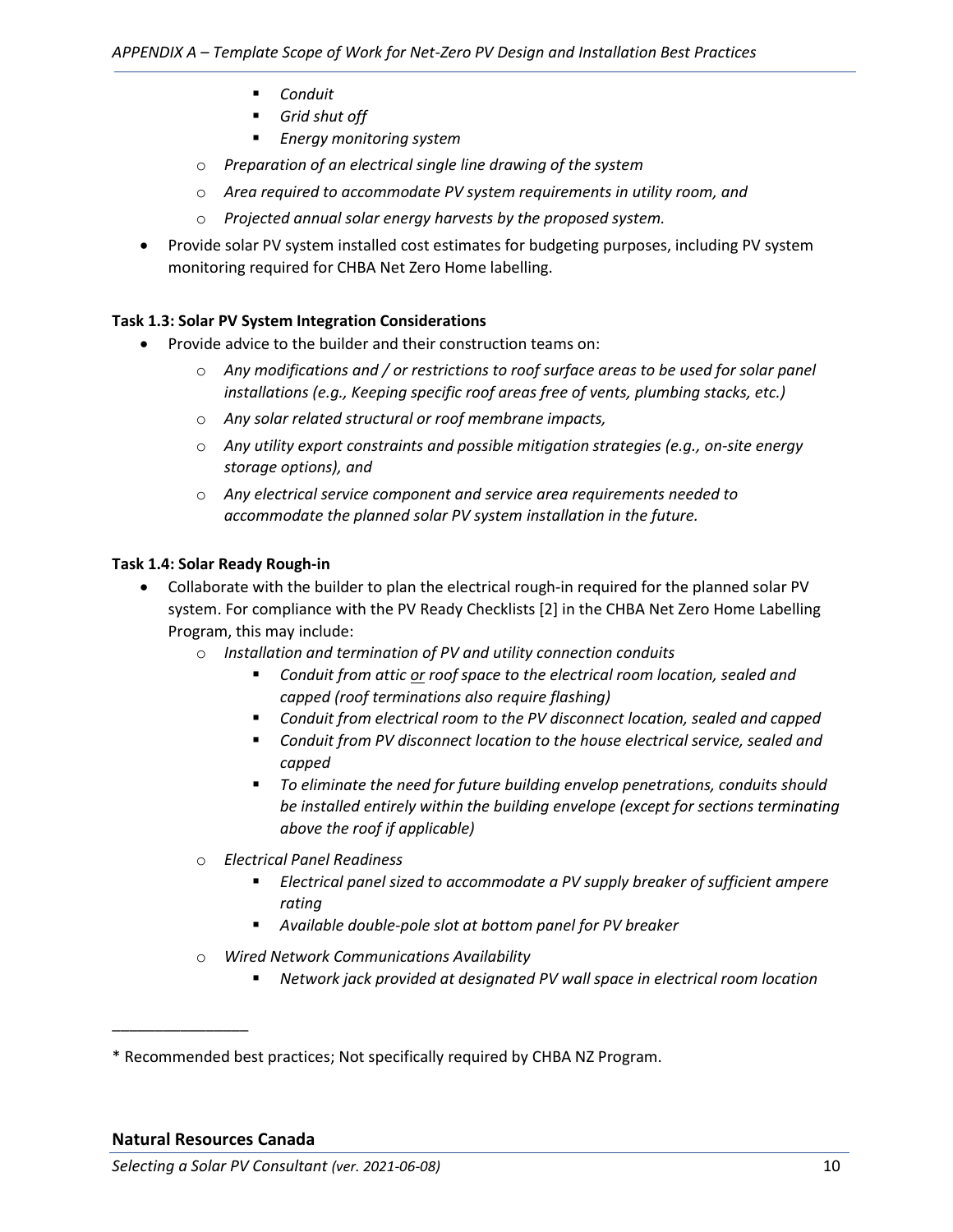# **TASKS - Phase 2: Net-Zero PV Installation Services**

The following services are required during the installation phase of the project.

#### **Task 2.1: Solar Approvals and Permits**

- Prepare and apply all approvals and permits required for the planned solar PV system, including:
	- o *Offer to connect application with the local distribution wires owner,*
	- o *Electrical, building, development permits and any other approvals required by the authorities having jurisdiction (AHJs).*
	- o *Confirm installation schedule with builder and site supervisor* 
		- *Solar Rough-in*
		- *System installation and connection*
		- *Approvals and permitting*
		- *Final Grid connection*

#### **Task 2.2: Solar PV equipment procurement**

- Confirm the list of materials with the builder
- Order all required PV system components as specified in the final design to meet the Net Zero Home requirements

#### **Task 2.3: Complete the Solar Rough-in**

- Complete the electrical rough-in required for the planned solar PV system. Depending on design details and technology selected, this could include:
	- o *One or more roof penetrations, flashed and sealed, and installation of PV array wiring (e.g., one roof penetration per sub-array if more than one roof face is used)*
	- o *Wiring from the attic (or roof) to the electrical room location*
	- o *Wiring from electrical room to the PV disconnect location*
	- o *Wiring from the PV disconnect to the house electrical service.*

# **Note: To facilitate attic installations, solar rough-ins should be scheduled in the building cycle before the installation of drywall and attic insulation.**

### **Task 2.4: Solar PV Equipment Installation and Commissioning**

- Install the Solar PV System
- Install the Solar PV monitoring system
- Commission the system and verify proper operation of all components
- Complete the CHBA Net Zero PV Commissioning Report provided by the builder [2]

### **Task 2.5: Final approvals and PV system connection to grid**

- Facilitate submission of the declaration of compliance / electrical inspection request for the PV system.
- Follow up with the AHJs and the builder and/or homeowner as required to obtain final connection authorization and arrange installation of a bi-directional utility meter.
- Connection of the Solar PV system to the grid.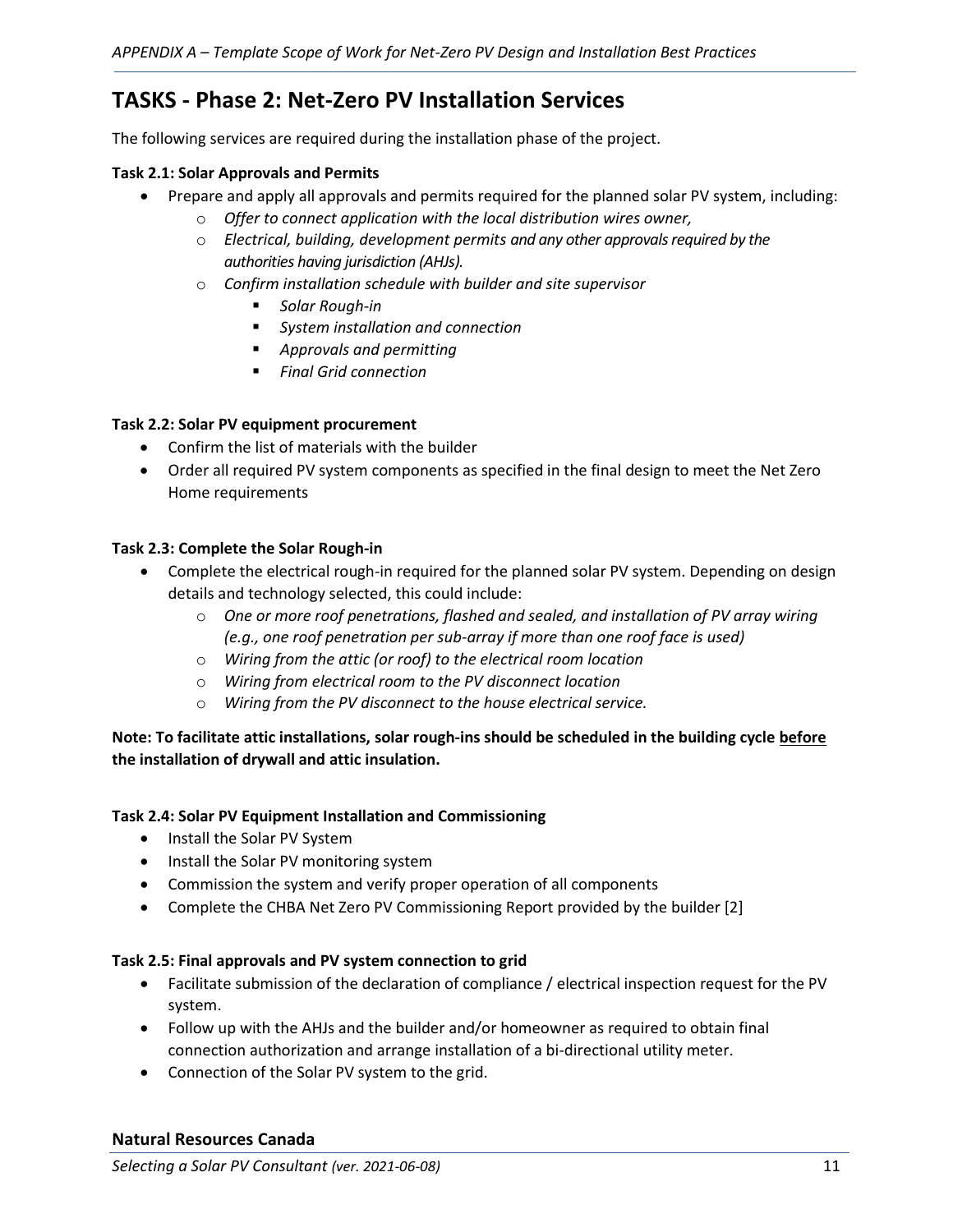# **Deliverables**

# **Phase 1 – Net Zero Ready Home Deliverables**

#### **CHBA Net Zero Ready Home Labelling Requirements:**

- 1. Appropriate PV Ready Checklist (i.e., for roof or ground array) completed for CHBA Net Zero Home Labelling [2].
- 2. Drawings showing the array layout for the planned PV installation.
- 3. Solar electricity generation model for the planned PV system.

### **Additional Best Practices:**

*(Optional, but recommended for NZr installations; Required prerequisites for NZ installations)*

- 1. List of materials needed for the planned PV installation
- 2. Racking and attachment methods and component specifications
- 3. Electrical single-line drawings of the planned PV system.
- 4. Estimated installed cost of the planned PV system.
- 5. Advice on key design and construction details required to facilitate installation of the planned PV system in the Net Zero Ready home.

# **Phase 2 – Net Zero Home Deliverables**

- 1. All necessary permits and approvals needed from the AHJs for the installation of the solar PV system.
- 2. Delivery of all system components and materials need to complete the solar PV system installation at the build location.
- 3. Completion of the solar rough-in to allow the wiring of all components of the solar PV system.
- 4. Installation, commissioning and facilitating inspection of all solar PV system components.
- 5. Installation of the PV monitoring system.
- 6. Completion of CHBA Net Zero PV Commissioning Report [2].
- 7. Final connection authorization and connection of the solar PV system to the utility grid.

# **Location and Schedule**

| <b>Build Location:</b>                | (enter location)                           |
|---------------------------------------|--------------------------------------------|
| Phase 1 Deliverables Required:        | (enter date)                               |
| <b>Phase 2 Deliverables Required:</b> | (enter date) or $\Box$ <b>NOT REQUIRED</b> |

# **Builder Contact Information**

| <b>Builder Contact:</b> | (enter name)          |
|-------------------------|-----------------------|
| Phone:                  | (enter number)        |
| Email:                  | (enter email address) |